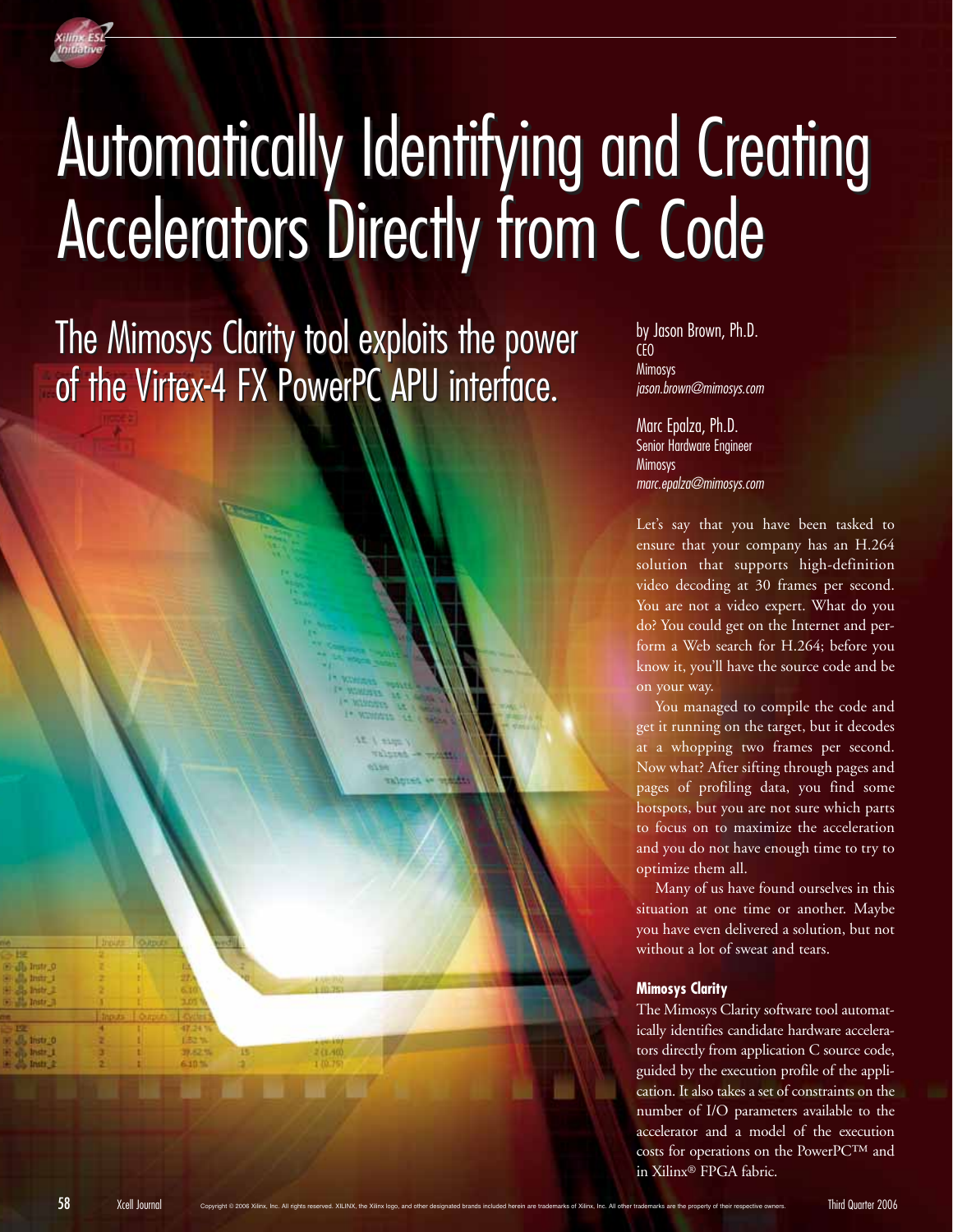Clarity's approach to profiling is unique in that the execution profiling information is visually presented in the tool as annotations to basic blocks of control flow graphs (CFGs), as shown in Figure 1. The nodes of a control flow graph represent the basic blocks of the C source code, where a basic block is any sequence of C expressions without conditions. The edges of a CFG represent an execution path between basic blocks, where a specific path is followed (or taken) if a particular condition is true or false.



*Figure 1 – Control flow graph (CFG); each node represents a basic block (DFG).*

Because each basic block is a sequence of expressions, it can be represented by a data flow graph (DFG), the nodes of which are operations  $(+, -, *, /)$  and the edges values (Figure 2). In the vast majority of cases, this information is not automatically created or visualized. Furthermore, this visualization, if done at all, is typically static and thus unable to retain one of the most important aspects: the correspondence between the graphs and the source code from which they came.



*Figure 2 – Data flow graph (DFG); each node represents a single operation.*

This unique approach of visually representing profiling information in CFGs and DFGs, along with the aforementioned correspondence, helps you quickly hone in on and understand the most computationally intensive parts of the application, as all of the views are always synchronized.

Once you have gathered the application profiling information, you can invoke the automatic accelerator identification search algorithm. This algorithm identifies a set of optimal hardware accelerators that provide the best execution speedup of the application given the constraints.

An important constraint on accelerators is the number of available data inputs and the number of data outputs, which in the current Virtex™-4 FX device is fixed by the PowerPC to two inputs and one output. Figure 3 shows the results from two invocations of the accelerator search algoprovides little or no benefit, it indicates that you need to rework the application source code to expose improved acceleration opportunities. Furthermore, the automatic identification algorithm takes both local (DFG) and global (execution profile) information into account, thus providing unique insight into where to focus your efforts in optimizing an application.

In the iterative process of optimizing an application, the identification algorithm will discover a set of accelerators that will satisfy your requirements. However, the task remains to realize them on the Virtex-4 FX platform. You must perform two important steps to achieve this: first, create an HDL definition of the accelerators that includes the necessary logic to interface the PowerPC APU port with the accelerator itself. You must assign the new accelerators unique identifiers

| Name                | Inputs | Outputs |        | Cycles Saved Est. SW Latency | Est. HW Latency |
|---------------------|--------|---------|--------|------------------------------|-----------------|
| <b>ISE</b>          | 2      |         | 38.10% |                              |                 |
| Instr_0             | 2      |         | 1.52%  | 2                            | 1(0.16)         |
| Instr_1             | 2      |         | 27.43% | 10                           | 1(0.90)         |
| ee Instr_2          |        |         | 6.10%  | з                            | 1(0.75)         |
| <b>E</b> ee Instr_3 |        |         | 3.05%  |                              | 1(0.25)         |
| Name                | Inputs | Outputs |        | Cycles Saved Est. SW Latency | Est. HW Latency |
| <b>ISE</b>          |        |         | 47.24% |                              |                 |
| Instr_0<br>е'n      |        |         | 1.52%  | $\overline{\mathbf{c}}$      | 1(0.16)         |
| Instr_1             | 3      |         | 39.62% | 15                           | 2(1.40)         |
| Instr <sub>2</sub>  |        |         | 6.10%  | 3                            | 1(0.75)         |

*Figure 3 – Instructions found with a constraint of 2-1 (top) and 4-1 (bottom), with corresponding performance increases.*

rithm. The upper table uses a constraint of two inputs and one output, with the lower using a constraint of four inputs and one output for the application ADPCM (adaptive differential pulse code modulation).

Clearly, the number of I/Os has a significant impact on the acceleration achieved. In order to realize the higher acceleration while overcoming the hard constraints imposed by the PowerPC, you can use pipelining techniques at the cost of increasing design complexity. Clarity automatically pipelines accelerators, giving access to the higher performance with no extra work for you.

The identified hardware accelerators are optimal; no DFG of the application considered by Clarity contains a sub-graph with better estimated performance. As a consequence, if the set of accelerators discovered (instructions) so that the PowerPC can be instructed to activate the accelerator by the software application.

The second step is to modify the original application source code to use the new instructions, thus achieving the execution speedup offered by the new hardware accelerators. In a normal design flow both of these steps are manual, although in some ESL design flows you can describe the hardware accelerators using C/C++/SystemC or a derivative programming language. But the software integration step is always manual.

## **Realizing the Accelerators**

Clarity automates the entire process of creating accelerators for Virtex-4 FX FPGAs, including software integration. This is achieved when you commit the newly dis